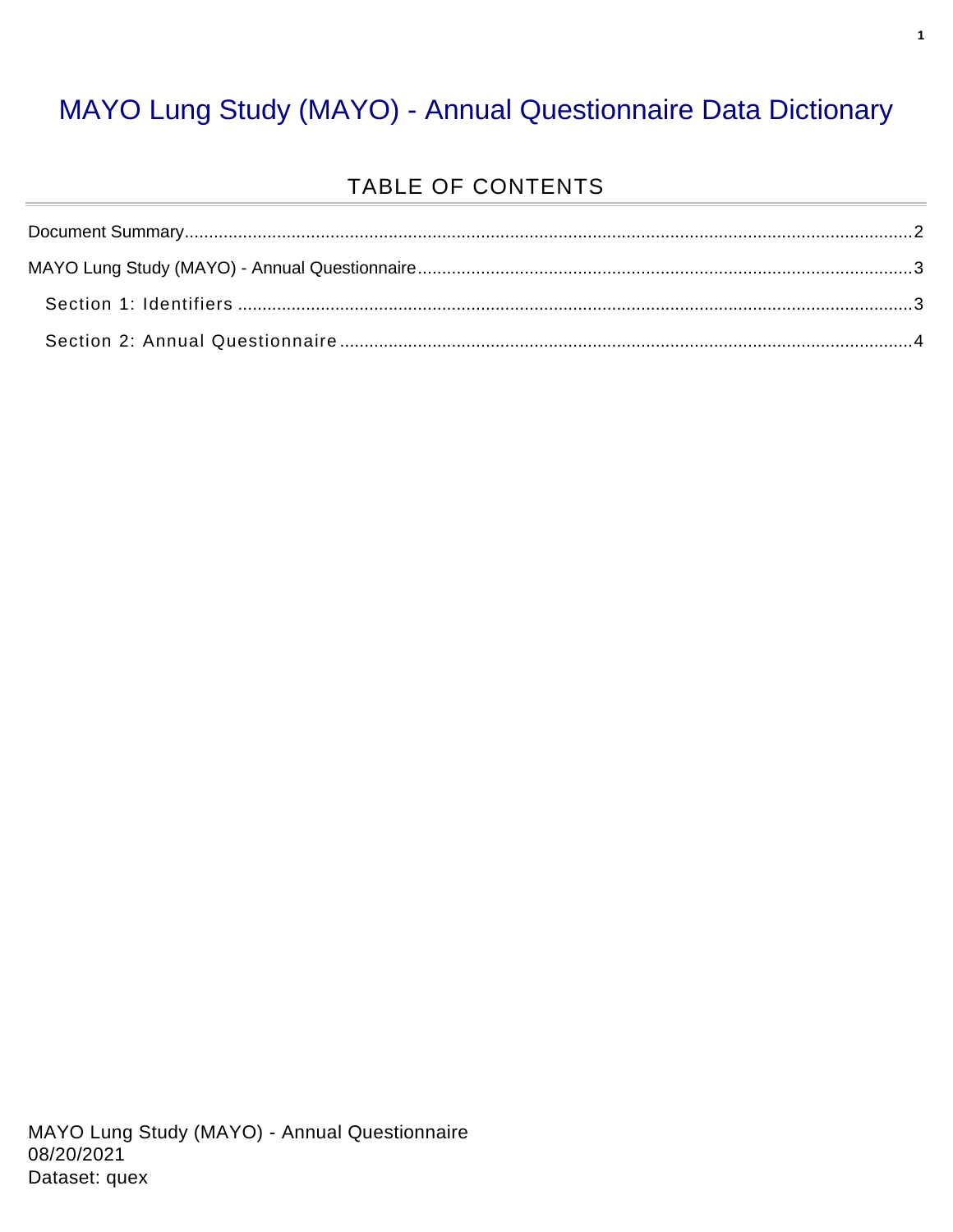### Document Summary

<span id="page-1-0"></span>

| Property          | Value                                         |
|-------------------|-----------------------------------------------|
| Document Title    | MAYO Lung Study (MAYO) - Annual Questionnaire |
| Date Created      | 08/20/2021                                    |
| For Dataset       | quex                                          |
| Sections          | 2                                             |
| Entries           | 10                                            |
| Document Filename | dictionary_quex-08202021.rtf                  |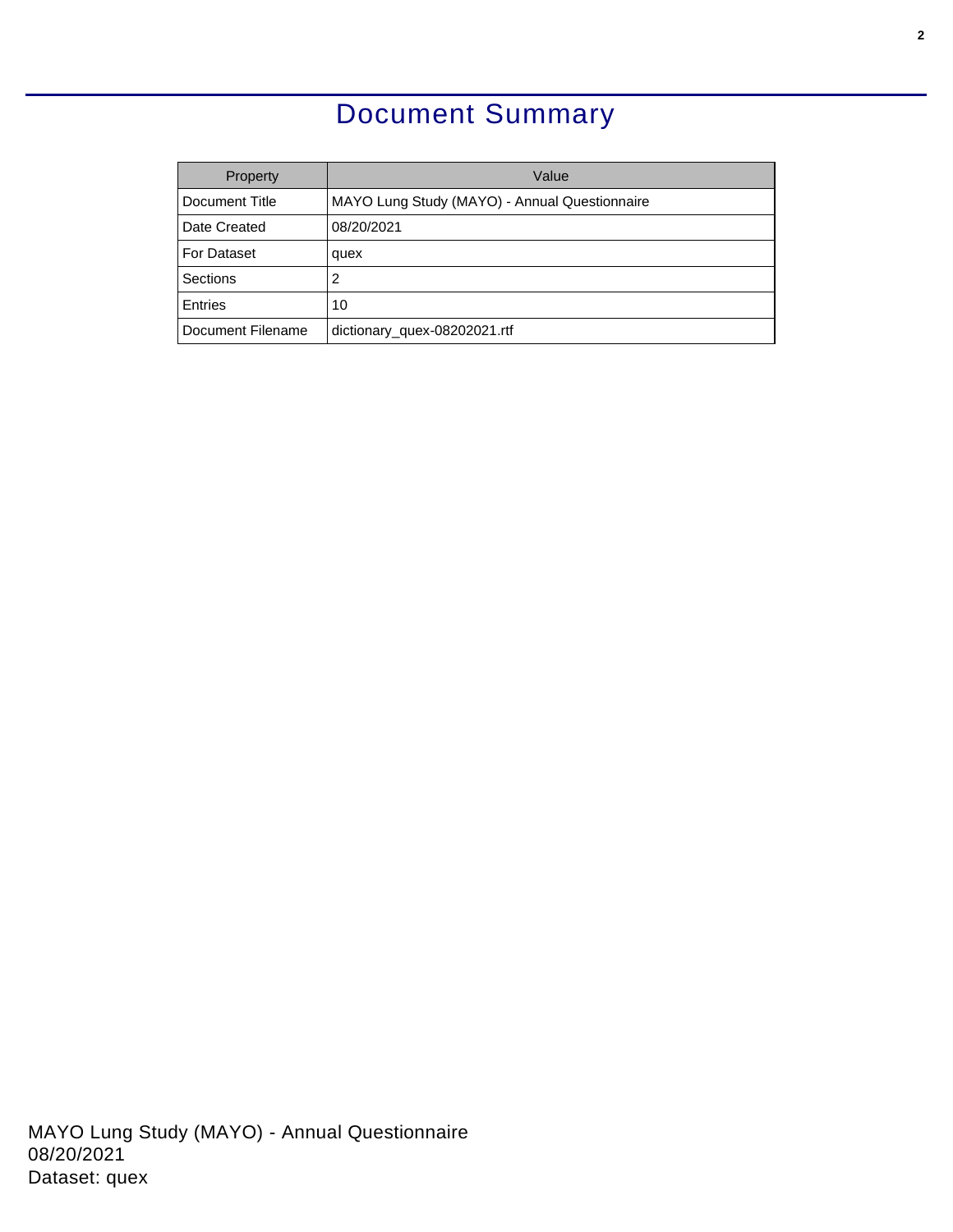# <span id="page-2-0"></span>MAYO Lung Study (MAYO) - Annual Questionnaire Section 1: Identifiers

<span id="page-2-1"></span>

| Variable   | _abel                     | <b>Description</b> | Format Text <sup>-</sup> |
|------------|---------------------------|--------------------|--------------------------|
| <b>PID</b> | <b>Patient Identifier</b> |                    | Num                      |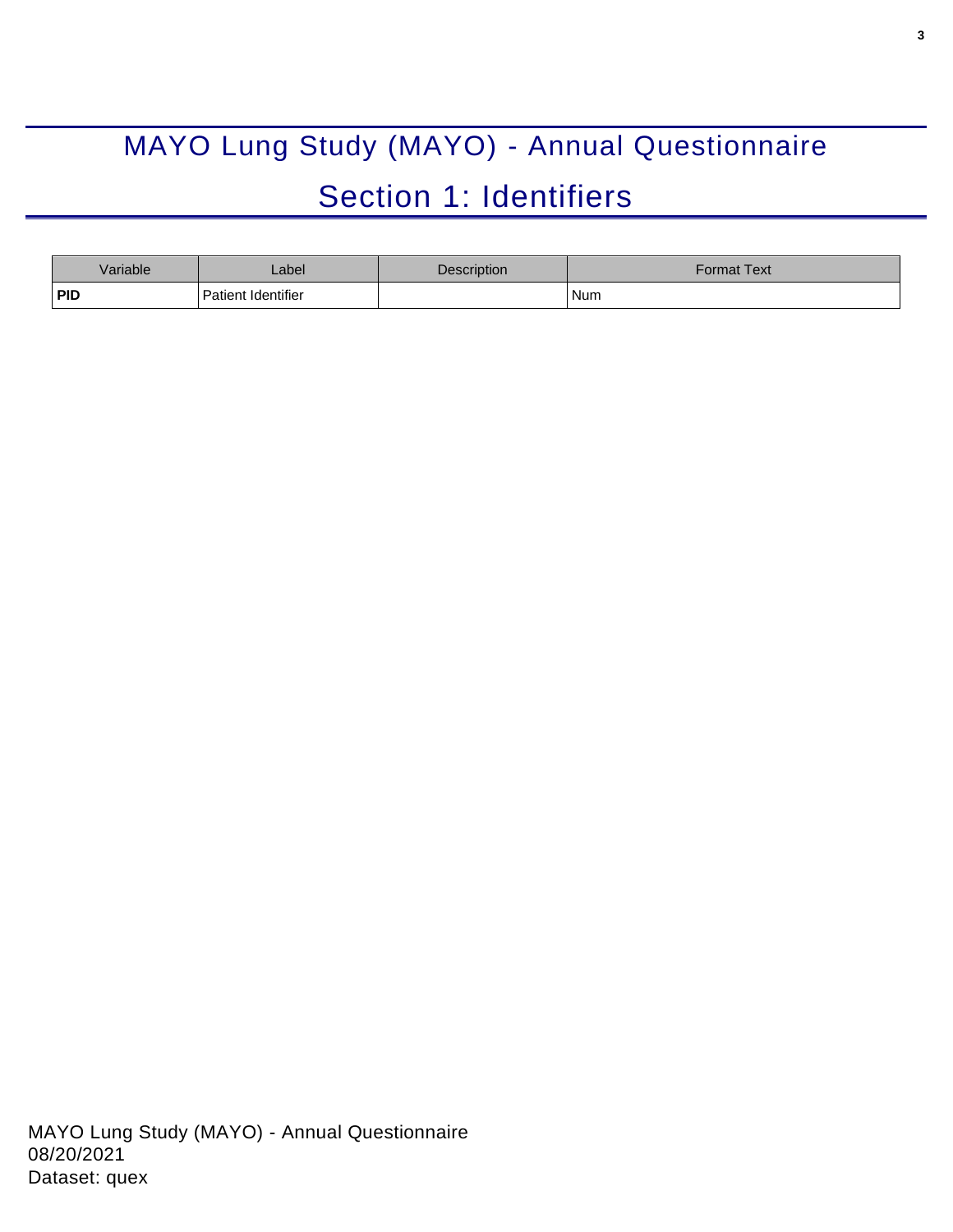## Section 2: Annual Questionnaire

<span id="page-3-0"></span>

| Variable                    | Label                                                           | Description | <b>Format Text</b>                                                                                                                                                                                                                                                                                                                                                                                                  |
|-----------------------------|-----------------------------------------------------------------|-------------|---------------------------------------------------------------------------------------------------------------------------------------------------------------------------------------------------------------------------------------------------------------------------------------------------------------------------------------------------------------------------------------------------------------------|
| quex_cig_per_day            | Number Of Cigarettes Per<br>Day                                 |             | <b>Num</b><br>M="Missing / Not Applicable"                                                                                                                                                                                                                                                                                                                                                                          |
| quex_date                   | Date Of Questionnaire                                           |             | SAS date<br>.E="Erroneous Date"<br>.M="Missing / Not Applicable"                                                                                                                                                                                                                                                                                                                                                    |
| quex_doctor_last_y<br>ear   | Seen By A Doctor In The<br>Last Year                            |             | M="Missing / Not Applicable"<br>$0 = "No"$<br>$1="Yes"$<br>9="Unknown"                                                                                                                                                                                                                                                                                                                                              |
| quex_excluded_pts<br>source | Source Of Information On<br><b>Excluded Patients</b>            |             | M="Missing / Not Applicable"<br>0="No information"<br>1="Autopsy"<br>2="Death certificate"<br>3="Patient Contact (MLP)"<br>4="Local physician or hospital (by MLP)"<br>5="Mayo history - patient at Mayo for subsequent<br>visit"<br>6="Mayo history - good information in<br>correspondence"<br>7="Relative or friend"<br>8="Other"<br>9="Unknown"                                                                 |
| quex_excluded_pts<br>stat   | <b>Status Of Excluded</b><br>Patients 2 Years From<br>Interview |             | .M="Missing / Not Applicable"<br>1="Alive, never had lung cancer"<br>2="Alive, lung cancer status unknown"<br>3="Alive with lung cancer"<br>4="Alive, lung cancer cured"<br>5="Dead from lung cancer"<br>6="Dead, other cause with lung cancer"<br>7="Dead, other cause, lung cancer status<br>questionable"<br>8="Dead, other cause, no evidence of lung cancer"<br>9="Dead, cause unknown"<br>10="Status unknown" |
| quex extra                  | <b>Extra Questionnaire</b>                                      |             | .M="Missing / Not Applicable"<br>1="1 Extra"                                                                                                                                                                                                                                                                                                                                                                        |
| quex_health_chang<br>e      | State Of Health Compared<br>To 1 Year Ago                       |             | M="Missing / Not Applicable"<br>1="Same"<br>2="Better"<br>3="Worse"<br>4="Alive, no other information available"<br>5="Alive, no lung cancer"<br>9="Unknown"                                                                                                                                                                                                                                                        |
| quex_hospital_last_<br>year | Hospitalized In The Last<br>Year                                |             | .M="Missing / Not Applicable"<br>$0 = "No"$<br>$1="Yes"$<br>9="Unknown"                                                                                                                                                                                                                                                                                                                                             |
| quex_not_returned           | Questionnaire Not<br>Returned                                   |             | .M="Missing / Not Applicable"<br>3="Not returned"                                                                                                                                                                                                                                                                                                                                                                   |